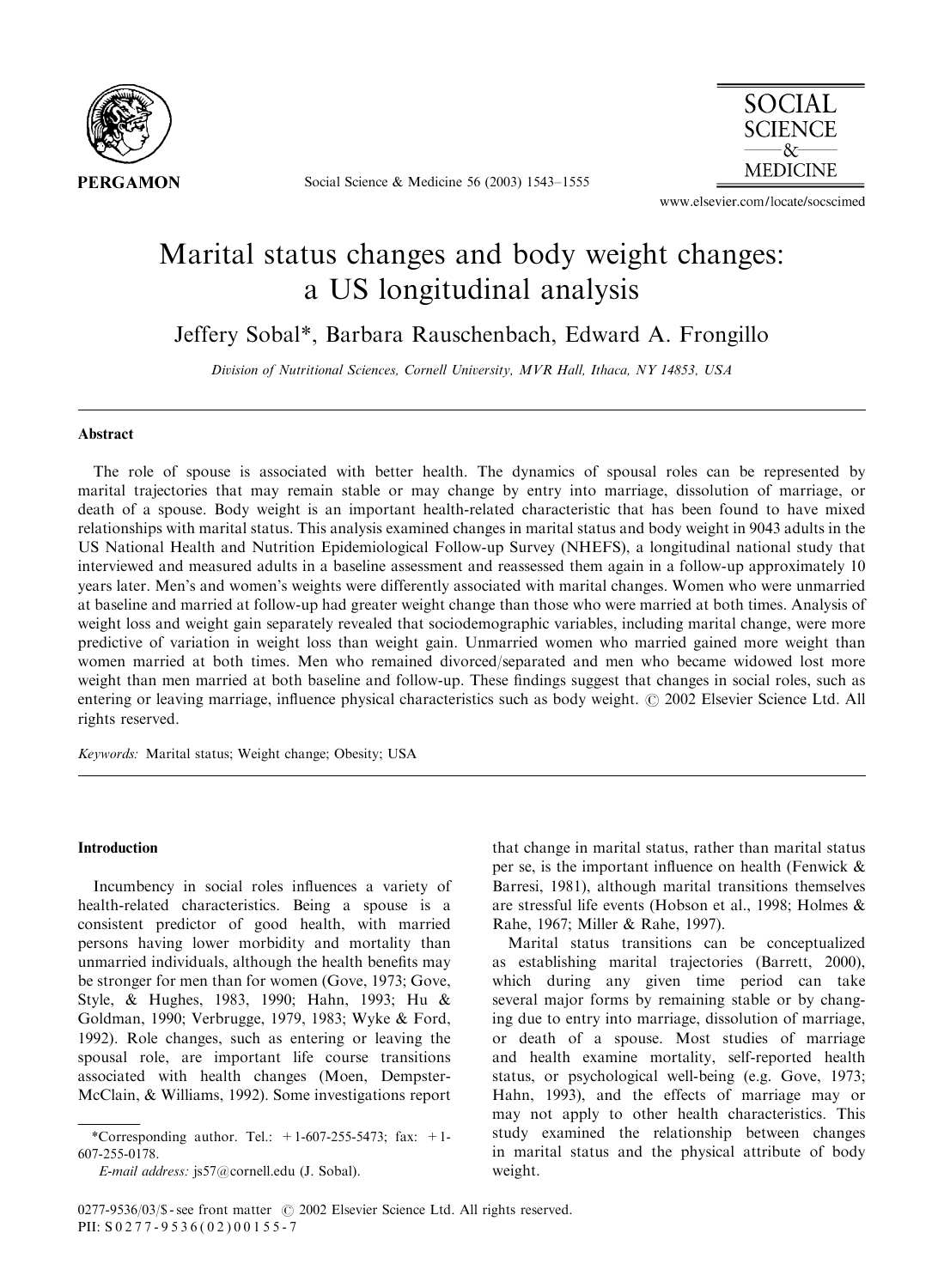## Body weight and marital status

Body weight is a salient issue in post-industrial societies, where thinness is positively valued and fatness is stigmatized (Sobal, 1999; Sobal & Maurer, 1999a, b). The prevalence of overweight has been increasing in the US and other post-industrial societies in recent decades (Flegal, Carrol, Kuczmarski, & Johnson, 1998; Kuczmarski, Flegal, Campbell, & Johnson, 1994; Mokdad et al., 1999; Mokdad, Bowman, Ford, Vinicor, Marks, & Koplan, 2001). Obesity is associated with several forms of morbidity (National Institutes of Health, 1998) and with mortality (Troiano, Frongillo, Sobal, & Levitsky, 1996), and on a population level even small weight changes may have epidemiological and clinical significance (National Institutes of Health, 1998). Obese individuals experience socioeconomic consequences through stigmatization and discrimination in employment, education, health care, and everyday relationships (DeJong, 1980; Sobal, 1999). Emphasis and concern about weight is greater among women than men, although weight is an important risk factor for both men's and women's chronic disease health problems (Ross & Bird, 1994; Ross & Mirowsky, 1983). Weight gain occurs for most adults until a decline after about age 60 (Meltzer & Everhardt, 1995), with continuous weight changes throughout their lives (Heitmann & Garby, 1999). The majority of adults have attempted to become thinner at some point in their lives (Williamson, Serdula, Anda, Levy, & Byers, 1992). Two major motivations for weight control are appearance and health concerns about being overweight (Ferraro & Yu, 1995; Hayes & Ross, 1986, 1987; Cockerham, Kunz, & Lueschen, 1988).

Relationships between appearance, health, and body weight lead to complex associations between marital roles and weight. Body weight is a key aspect of appearance (Hayes & Ross, 1987), making it a focal issue in attempts to attract desirable marital partners (Kallen & Doughty, 1984; Sobal, Nicolopoulos, & Lee, 1995). People who are married no longer need to attract a partner, and face marital role obligations that often encourage them to eat and discourage them from exercising (Craig & Truswell, 1988a, b, 1990, 1994; Kemmer, Anderson, & Marshall, 1998a, b; Sobal, 1984). Individuals who end their marriages are frequently depressed, which is characteristically associated with weight loss (Ross, 1994). People who exit from marriage may also be more concerned about their weight as they return to being in the marriage market, and may not eat as well without the social facilitation of a spouse to share cooking and eating (de Castro & de Castro, 1989; de Castro, Brewer, & Elmore, 1990; Sobal, 2000). This suggests that marital transitions into the role of spouse may lead to weight gain, and marital transitions out of the role of spouse may lead to weight loss.

Behaviors involved in body weight changes include caloric intake, physical activity, and smoking cigarettes. Caloric intake is directly associated with body weight (Katzeff, 1997), but is difficult to measure in epidemiological surveys (Gibson, 1990). Entering marriage has been associated with higher food intake (Craig & Truswell, 1988a). Physical activity from occupational and household work as well as recreational sports and exercise expends energy and is associated with lower body weight (Bouchard, 2000). Some studies report married people are more active (King, Kiernan, Ahn, & Wilcox, 1998), others find never married individuals more active (Aldana & Stone, 1992; Myers, Weigel, & Holliday, 1989; Verhoef, Love, & Rose, 1992), and others find no relationship between marital status and activity (Hirvensalo, Lintunen, & Rantanen, 2000; Umberson, 1992; Van den Hombergh, Schouten, van Staveren, van Amelsvoort, & Kok, 1995). Smoking cigarettes is associated with slightly lower body weights (Klesges, Meyers, Klesges, & LaVasque, 1989). Married individuals are less likely to smoke than those who are not married, and divorced/separated individuals are most likely to smoke compared to those in other marital categories (Venters et al., 1986; Waldron and Lye, 1989). People who enter marriage are more likely to cease smoking (Schuman, 1977; Waldron & Lye, 1989; Wee, Rigotti, Davis, & Phillips, 2001).

#### Studies of marriage, marital change, and body weight

Prior studies of marriage and weight have used both cross-sectional and longitudinal research designs. Several cross-sectional analyses of marital status and weight report that for both men and women, married and previously married individuals weigh more than those who have never married (Hahn, 1993; Sobal, Rauschenbach, & Frongillo, 1992), although other investigations report different patterns (Jeffery et al., 1989; Stam-Moraga, Kolanowski, Dramaix, Backer, & Kornitzer, 1999) or no marital differences (Register & Williams, 1990). Additionally, married men have been reported to be more likely to be obese, but there is no difference in obesity between married and unmarried women when other variables are controlled (Sobal et al., 1992). Crosssectional analysis of marital incumbency, however, does not provide the temporal insights offered by longitudinal investigations of marital trajectories.

Several longitudinal studies of varying duration have examined marital status changes and body weight, and they present mixed findings. A 1-year US study of 2536 men and women revealed that women who entered marriage lost less weight than married women, but this was not true among men (Rauschenbach, Sobal, & Frongillo, 1995). Another 1-year analysis of 1896 US men's and women's weight changes reported that divorce/separation was associated with weight loss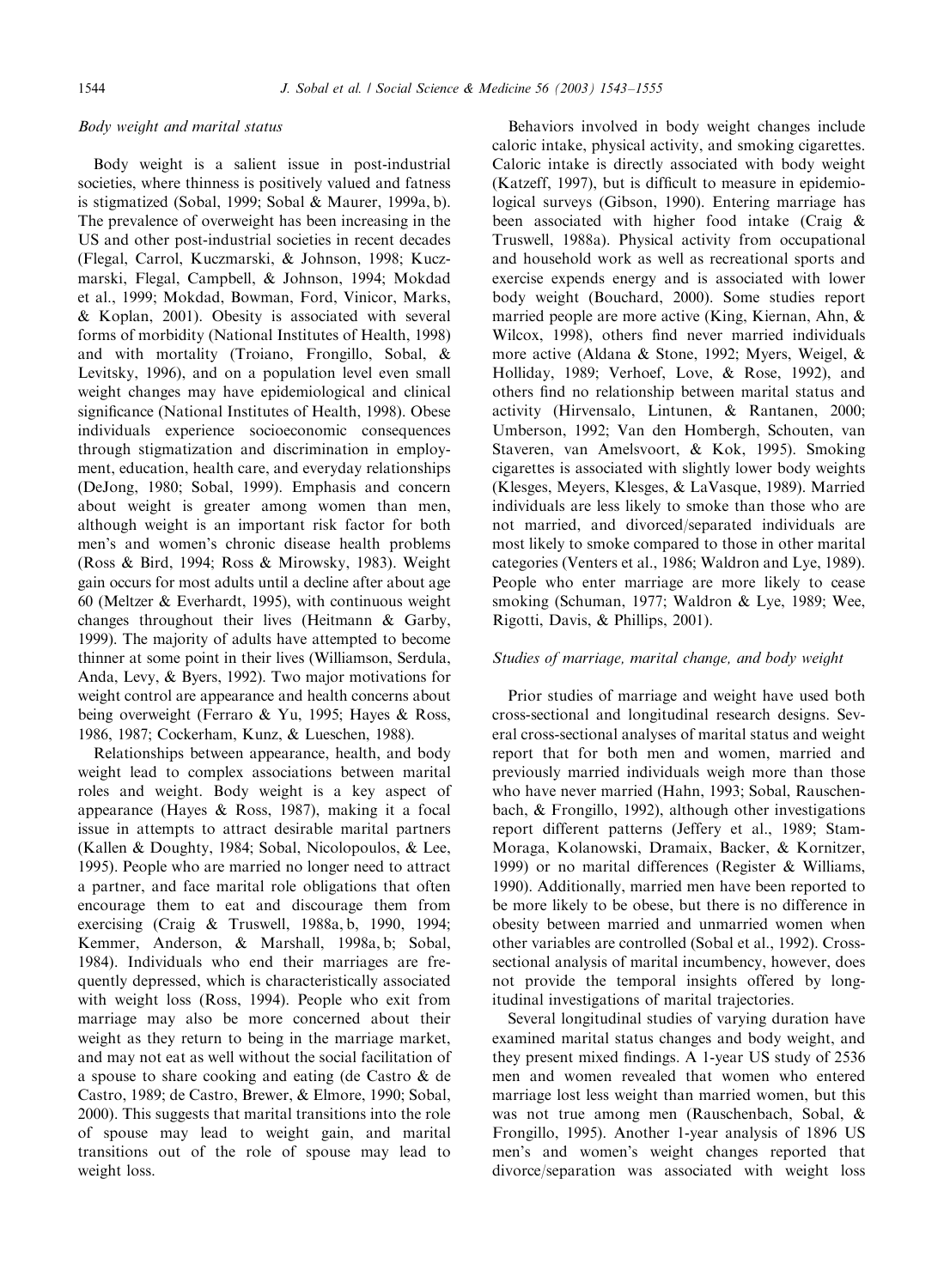among women, and being never married, divorced/ separated, or widowed was related to weight loss among men (Meltzer & Everhart, 1995). A 2-year US study of 3552 men and women found women gained weight after they married but men did not (French et al., 1993). After two and a half years of marriage among 60 Australian couples, more men and women gained weight than lost weight (Craig & Truswell, 1990). Over 3 years 3617 US men and women who exited from marriage had lower weights than those who remained married (Umberson, 1992). During a 6-year study, 12,669 Finnish men and women who became married gained weight and those who were widowed lost weight (Rissanen, Heliovaara, Knekt, Reunanen, & Aromaa, 1991). One 10-year analysis of 3747 US women reported no association between marital change and weight (Rumpel, Ingram, Harris, & Madans, 1994). Over a 10-year period another series of analyses of 4836 US adults reported that both men and women age 25–45 gained weight when they married and lost weight when they left marriage (Kahn & Williamson, 1990, 1991; Kahn, Williamson, & Stevens, 1991). Married women in the US were more likely than unmarried women to report continuous lifetime weight gain, rather than weight loss and maintenance of that loss (French, Jeffery, Folsom, McGovern, & Williamson, 1996) and to report less adult weight variability (Folsom, French, Zheng, Baxter, & Jeffery, 1996). While marital changes may influence overall weight change, marital status changes in the US have been reported to be unrelated to change in body fat distribution (Kahn, Tatham, & Heath, 1997). Subjective reports in US samples found that men claim weight gain occurs as a result of becoming married (Egger & Mowbray, 1993), while women attribute weight gains to marital breakdown (Bradley, 1985).

These past studies provide some mixed evidence suggesting that entry into marriage may be associated with weight gain and exit from marriage may be related to weight loss. However, there are exceptions to that pattern, some gender variations within and between studies, little examination of different types of marital exit separately (as divorce/separation versus widowhood), analysis of limited age ranges, and little differentiation of weight gain and weight loss in relationship to marital changes.

To more intensively examine marital changes and body weight changes, we analyzed data from a 10-year follow-up of a nationally representative sample of US adults across a range of ages. Based on prior studies of role changes we hypothesized that for both men and women: (1) marital trajectories that are stable are related to stable body weights, (2) marital trajectories involving entering marriage are related to weight gain, (3) marital trajectories involving dissolving marriage are related to weight loss, and (4) marital trajectories involving death of a spouse are related to weight loss.

#### **Methods**

Data for this analysis were collected by the National Center for Health Statistics (NCHS), and this analysis extends earlier reports using these data (Kahn & Williamson, 1990, 1991; Kahn et al., 1991; Rumpel et al., 1994). Baseline information was collected in the National Health and Nutrition Examination Survey (NHANES I), a nationally representative probability sample of residents of the contiguous 48 states age 17–74 from 1971 to 1975, and its 10-year follow-up, the National Health and Nutrition Epidemiological Followup Survey (NHEFS). From the baseline cohort of 14,407 adults assessed in NHANES I, NCHS traced 13,383 people about 10 years later in the follow-up, among whom were 2022 who had died and 11,361 who were still living. Of those, 10,149 participated in personal interviews (Cornoni-Huntley et al., 1983; Madans et al., 1986). This analysis of baseline NHEFS data in the 1970s and its follow-up in the 1980s was unique in including comparable body weights that were actually measured, rather than self-reported, at both baseline and follow-up, thereby giving more accurate assessments of weight change. Detailed descriptions of the design, sample, and measurement procedures are available in NCHS publications (NCHS 1973, 1978, 1987a, b).

The analytical sample for the current analysis excluded respondents who were pregnant at the time of the baseline or follow-up assessment, who were missing height at baseline or missing baseline or followup weight, whose responses about marital status were missing or inconsistent from baseline to follow-up (e.g. never married at follow-up but married, divorced/ separated, or widowed at baseline), who indicated their race as ''other'' (and represented disparate backgrounds such as Chinese, Indian, etc.), and who had missing values for other variables used in the complete statistical models (e.g. income, etc.). This produced a total analytical sample of 9043, including 3500 men and 5543 women.

A personal interview and physical examination were performed at baseline, and the follow-up included a personal interview. Weighing was performed using regularly re-calibrated scales at baseline and follow-up (NCHS, 1973). Three dependent variables were derived from measured weights at baseline and at follow-up using the procedures described by Rauschenbach et al. (1995). Weight change was calculated as the weight at follow-up minus weight at baseline. Weight gain was calculated as the weight difference for all respondents with weight change of 0 or greater. Weight loss was calculated as the negative of the weight difference for all respondents with a weight difference of 0 or less. Thus we analyzed the magnitude of weight loss and weight gain. Zero weight change occurred for only 2.9% of the men and 2.7% of the women, who were included in both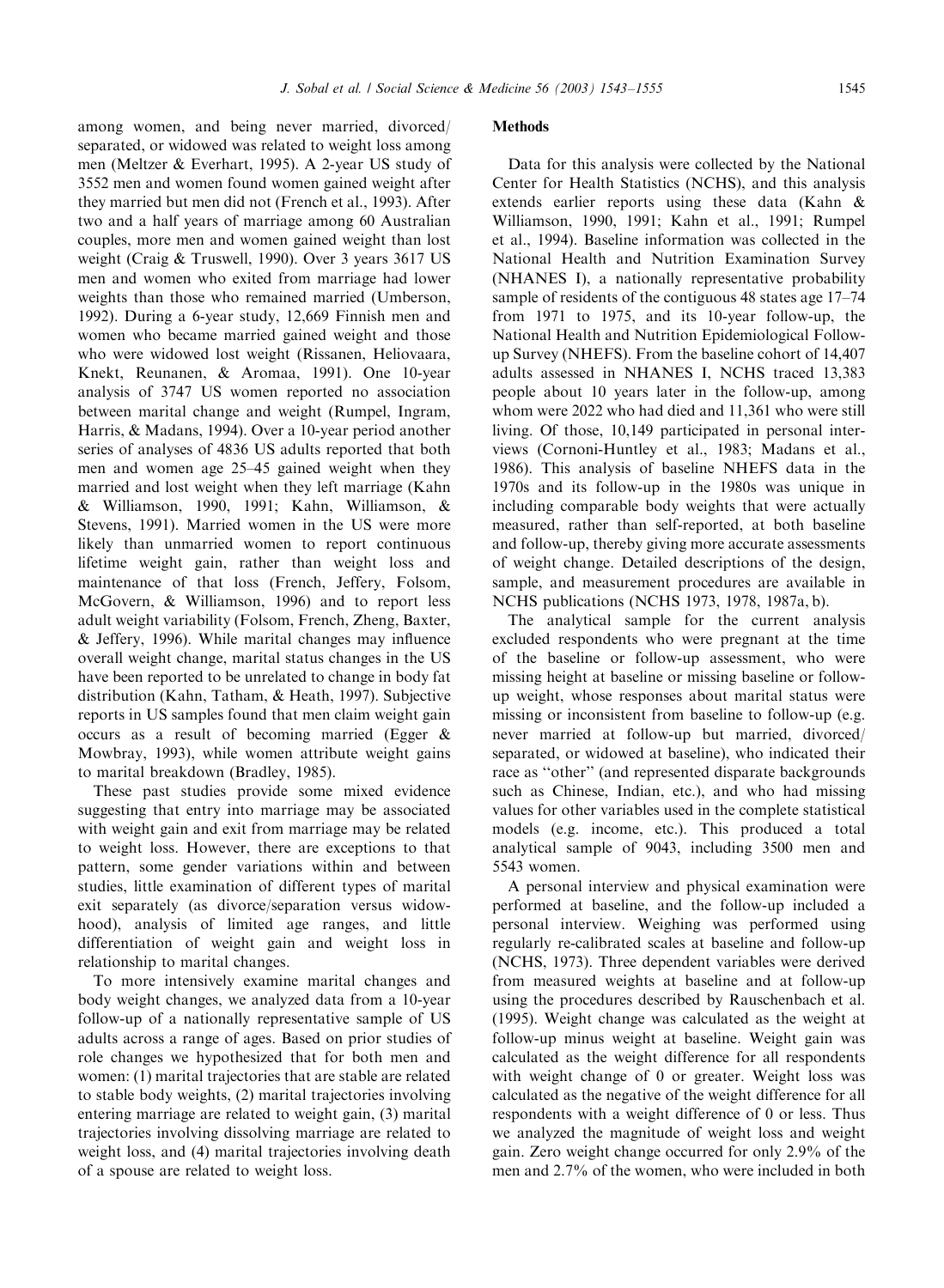the loss and gain analyses because no standards or criteria exist for deciding which weights constitute an insignificant or minimum weight change.

Marital status was self-reported at baseline and follow-up, and did not explicitly assess co-habitors. The independent variable was marital status change, which was grouped into seven groups that represented different marital trajectories: A reference category and six comparison categories were used as dummy variables in regression analysis. The reference category was married at both baseline and follow-up, and the other categories of marital status change were (1) never married at both times, (2) divorced/separated at both times, (3) widowed at both times, (4) married or never married at baseline, divorced/separated at follow-up, (5) married or never married at baseline, widowed at followup, and (6) never married, divorced or separated, or widowed at baseline, married at follow-up. There were 66 respondents who were divorced/separated at baseline and widowed at follow-up and 21 who were widowed at baseline and divorced/separated at follow-up; these were omitted from the analysis because there were so few of them that estimates for those groups for men and women would be unstable, and because it was not clear to which other marital change group they could be unambiguously assigned (Weaver, 2000). Overall, the seven marital trajectory groups analyzed here represented four groups with stable marital status at baseline and follow-up (never married, married, divorced/separated, and widowed), and three groups with changed marital status from baseline to follow-up (becoming married, dissolving a marriage, or death of a spouse).

Because the importance of weight change differs between taller and shorter people, body mass index (BMI) was calculated as weight at baseline divided by height at baseline squared (in kilograms and meters) to adjust for height (Gibson, 1990) and was used as a control variable for overall body size. Length of followup for the interviewed respondents averaged 9.5 years, ranging from 5 to 12 years (Madans et al., 1986), and was entered as a control variable for the duration of opportunity for weight change.

Demographic control variables included race (black, with white as the reference category), age, age squared to adjust for the curvilinearity of the relationship between body weight and age, and major lifetime residence area (urban, rural, suburban). Other socioeconomic controls included education (13 categories), family income (six categories), and employment (employed, not employed), and, for women, parity (number of children born to the woman). Lifetime residence and parity were measured at follow-up and all other control variables were measured at baseline to examine prospective change. Parity effects may occur both because of childbearing and childrearing (Williamson et al., 1994) and the follow-up value represents both. Change in work status was also

included by coding 1 if a change had taken place and a 0 if not. Change in income was not included because there were differences in coding between the two time points and almost 1000 respondents had missing values for income at the follow-up. Age, education, and baseline income were centered at meaningful values near their means to make regression coefficients more interpretable (Kleinbaum, Kupper, & Muller, 1988). The centering values were 40 years for age, 12 years for education, and \$12,000 for income.

To examine how change in marital status was related to change in weight, four weight-related behavior variables were included as controls. Current smoking status (smoker, not smoker) and quit smoking (quit within last 12 months, did not quit) were measured at follow-up. Self-reported smoking questions have adequate validity for epidemiological studies (Navarro, 1999). Two measures of physical activity were included in the NHEFS data: Recreational exercise, indicated by responses to the question, ''In things you do for recreation, for example, sports, hiking, dancing, etc., do you get much exercise, moderate exercise, little or no exercise?''; and other exercise, indicated by responses to the question, ''In your usual day, aside from recreation, are you physically very active, moderately active, or quite inactive?'' For each question two dummy variables were created with the inactive group as the comparison group. Energy expenditure questions can provide valid measures (Schechtman, Barzilai, Rost, & Fisher, 1991) and self-reported physical activity can validly represent overall patterns of energy expenditure (LaPorte, Montoyne, & Casperson, 1985). Caloric intake was collected on only a very small group of the baseline NHEFS sample, so it could not be included in the analyses presented here, and prior studies of baseline NHEFS data reported that caloric intake was not associated with body weight (Braitman, Adlin, & Stanton, 1985).

Because of gender differences in both weight and marriage, men and women were analyzed separately as they are in most research on the social epidemiology of obesity (Kahn & Williamson, 1991; Sobal et al., 1992). Analysis involved three steps. First, bivariate analysis was used to calculate mean weight changes for marital status change groups. Second, multiple regression analysis was used to analyze the effect of changes in marital status on changes in weight, controlling for sociodemographic variables and interactions between the control variables and marital status change. The interactions between the control variables and marital status change were not found to be statistically significant given the number of tests performed, did not contribute substantially to the explained variance, and revealed no consistent patterns. Therefore, interaction results are not presented here. Third, behavior variables were included in regression models in addition to the sociodemographic controls to examine how these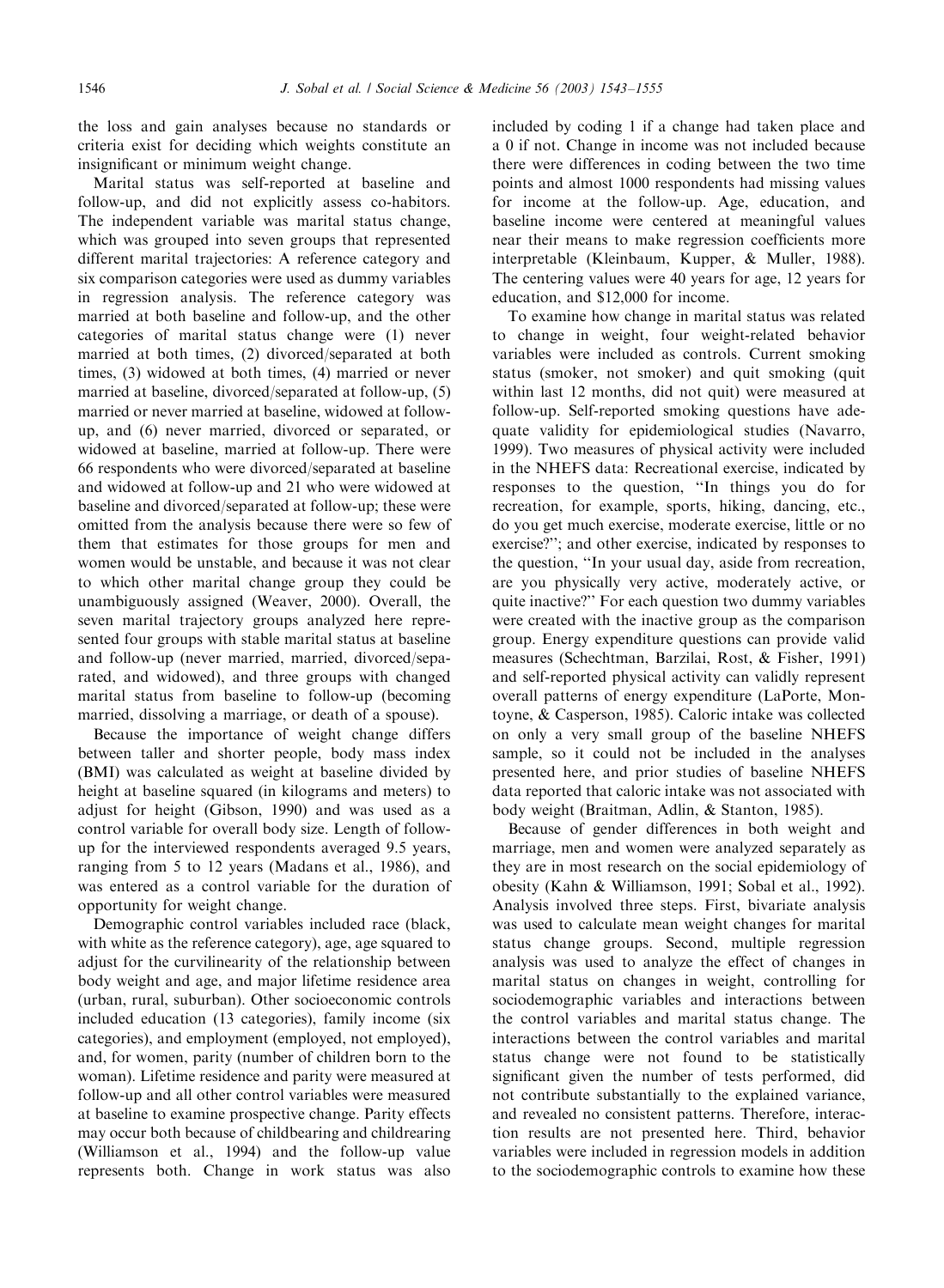variables may operate as mediating factors between marital status change and weight change. Prior research suggested that weight loss and weight gain may be a result of different processes (Rauschenbach et al., 1995), so separate regression models were examined for (1) overall weight change, (2) magnitude of weight loss for those who had lost weight, and (3) magnitude of weight gain for those who had gained weight. An alpha level of  $p < 0.05$  was used to identify statistically significant relationships for single variables in the regression models, but we report  $p$  values at 0.05, 0.01, and 0.001 so readers can consider the role of multiple hypothesis testing in interpreting alpha values. Because of differences in missing values for some variables, N's varied slightly among models.

Statistical analyses were performed using the statistical package SUDAAN (Shah, LaVange, Barnwell, Killinger, & Wheeless, 1989) to deal with the multilevel NHEFS sampling procedures. Sample weights were used to provide nationally representative results and the standard errors were adjusted for the stratified complex clustering sampling design of the survey (Lee, Forthofer, & Lorimor, 1986).

#### **Results**

## Sociodemographic, behavioral, and weight characteristics

The baseline sample of women had a mean age of 45.7, was 9% black, averaged a parity of 2.8, 67% had a high school education or more, the modal income category was  $$5-10,000$ ,  $39\%$  were working, and  $33\%$ had spent most of their life in a rural area, 28% in a suburban area, and 38% in an urban area. The baseline sample of men had a mean age of 44.6, was 8% black, 68% had a high school education or more, the modal income category was \$5–10,000, 85% were working, and 34% had spent most of their life in a rural area, 30% in a suburban area, and 36% in an urban area. These data are nationally representative and their distributions are congruent with other US national samples of this age group.

The mean BMI at baseline was 25.9 for men, and 25.2 for women. Weight-related behavior variables included physical activity and smoking. Among women, 14% reported much and 50% moderate recreational activity, while  $26\%$  stated they were very active and 58% moderately active in other activity. For men, 21% reported much and 52% moderate recreational activity, and 32% stated they were very active and 53% moderately active in other activity. Among these women, 27% said they currently smoked cigarettes and 2% had quit within the last 12 months, and among men 32% were current smokers and 3% had quit within the last 12 months.

## Marital change groups and body weight changes

The majority of the sample (86% of men and 80% of women) reported the same marital status at baseline and follow-up (Table 1). This included  $77\%$  of men and  $59\%$ of women who at both times were married, 5% of men and 4% of women never married, 2% of men and 6% of women divorced/separated, and 2% of men and 11% of women widowed. The three marital change groups included dissolution of marriage for 6% of men and 6% of women who were never married or married at baseline and divorced/separated at follow-up, death of spouse for  $5\%$  of men and  $10\%$  of women who were never married or married at baseline and widowed at follow-up, and entry into marriage for 4% of men and 3% of women who were unmarried at baseline and married at follow-up.

Table 1 also reveals that mean weight change, weight gain, and weight loss varied among the marital change groups. Mean weight change was almost always smaller than either mean weight gain or mean weight loss (except for men unmarried at baseline and married at follow-up), indicating that some individuals gain weight and others lose weight over time. For all the marital status change groups except those involving widowhood, mean weight gain was larger than weight loss.

## Multivariate analysis of marital changes and weight changes

Two multiple regression models examined relationships between marital status changes and body weight changes: The first controlled for only sociodemographic variables, and the second controlled for both sociodemographic variables and behaviors related to body weight changes (Table 2). These models included ten sociodemographic variables, six marital status change groups, and six behavior variables. The four regressions explained 14–16% of the variation in weight change.

Men who went from married to divorced had an average weight change of about  $-2.5$  lbs.  $(-1.1 \text{ kg})$  more than men who remained married, but that change was reduced and was no longer statistically significant when behavior variables were controlled. Women who went from unmarried to married had an average weight change of almost  $+5$  lbs ( $+2.3$  kg) more than those who remained married, which remained significant even when women's smoking and exercise were included in the regression model.

#### Multivariate analysis of marital changes and weight gain

Multiple regression models of marital status changes and weight gain controlled for sociodemographic variables and then controlled for both sociodemographic variables and weight-related behaviors among the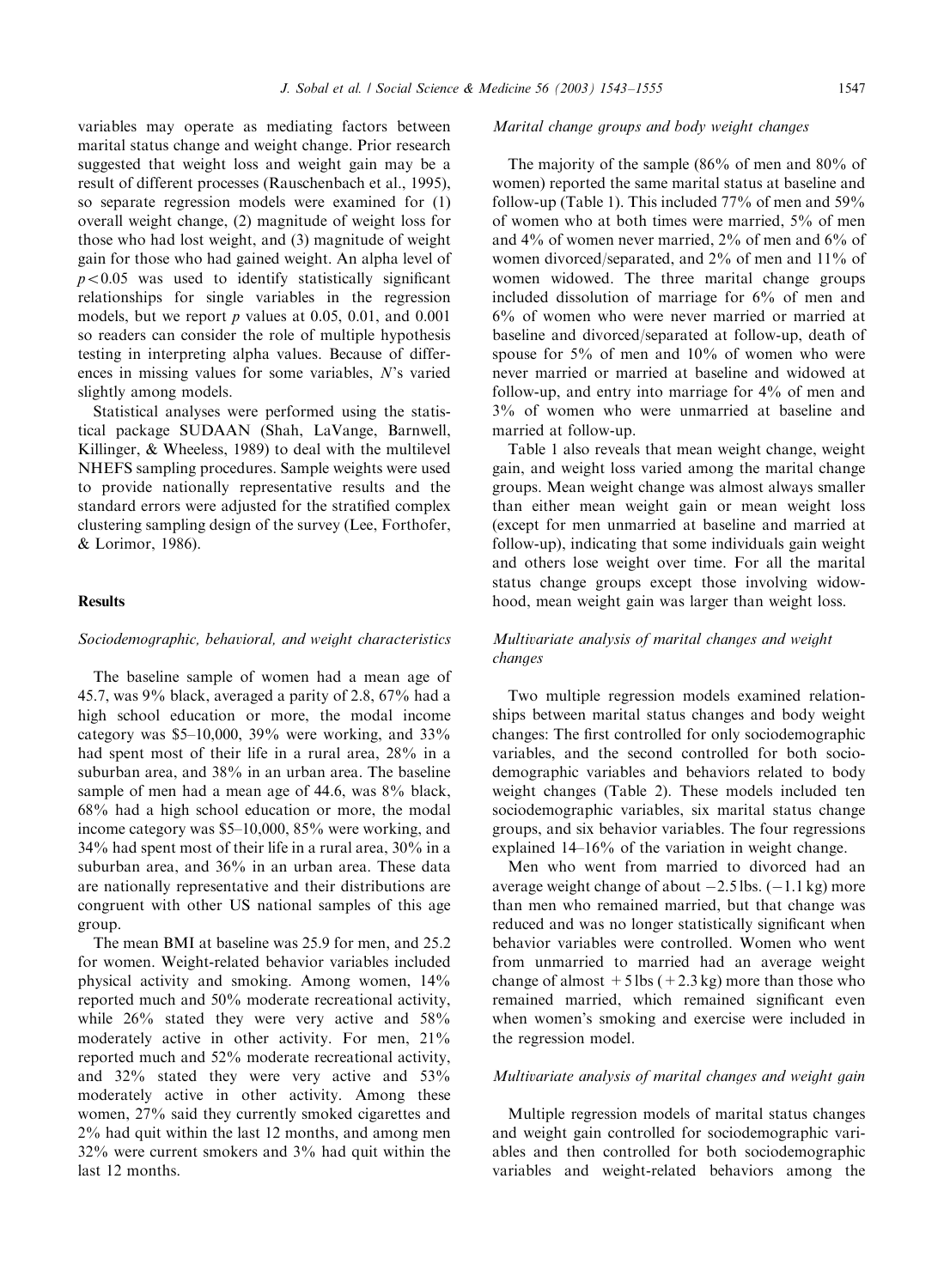| Marital change group  | Weight variable |             | Men $(N = 3500)$ |        |            | Women $(N = 5543)$ |             |            |           |            |     |  |
|-----------------------|-----------------|-------------|------------------|--------|------------|--------------------|-------------|------------|-----------|------------|-----|--|
|                       |                 | $N^{\rm a}$ | Mean             |        | SE         |                    | $N^{\rm a}$ | Mean       | <b>SE</b> |            |     |  |
|                       |                 |             | <b>lbs</b>       | kg     | <b>lbs</b> | kg                 |             | <b>lbs</b> | kg        | <b>lbs</b> | kg  |  |
| Total                 | Change          | 3500        | 5.4              | 2.4    | 0.4        | 0.2                | 5543        | 6.0        | 2.7       | 0.3        | 0.1 |  |
|                       | Gain            | 2219        | 13.2             | 6.0    | 0.3        | 0.1                | 3722        | 14.4       | 6.5       | 0.3        | 0.1 |  |
|                       | Loss            | 1381        | 9.6              | 4.3    | 0.4        | 0.2                | 1970        | 11.5       | 5.2       | 0.4        | 0.2 |  |
| Married-married       | Change          | 2707        | 5.3              | 2.4    | 0.4        | 0.2                | 3284        | 7.1        | 3.2       | 0.4        | 0.2 |  |
|                       | Gain            | 1745        | 12.7             | 5.8    | 0.3        | 0.1                | 2383        | 14.2       | 6.4       | 0.3        | 0.1 |  |
|                       | Loss            | 1044        | 9.1              | 4.1    | 0.3        | 0.2                | 1007        | 10.4       | 4.7       | 0.5        | 0.2 |  |
| Never mar.-never mar. | Change          | 158         | 5.2              | 2.4    | 1.6        | 0.7                | 247         | 5.7        | 2.6       | 1.4        | 0.6 |  |
|                       | Gain            | 103         | 14.2             | 6.4    | 1.4        | 0.6                | 166         | 14.9       | 6.7       | 1.3        | 0.6 |  |
|                       | Loss            | 56          | 13.1             | 5.9    | 2.9        | 1.3                | 84          | 13.8       | 6.3       | 1.5        | 0.7 |  |
| $Div./sep.-div./sep.$ | Change          | 84          | 5.3              | 2.4    | 2.7        | 1.2                | 355         | 8.4        | 3.8       | 1.4        | 0.6 |  |
|                       | Gain            | 48          | 17.4             | 7.9    | 2.4        | 1.1                | 249         | 16.0       | 7.2       | 1.1        | 0.5 |  |
|                       | Loss            | 38          | 13.0             | 5.9    | 2.5        | 1.1                | 109         | 11.7       | 5.3       | 1.8        | 0.8 |  |
| Widowed-widowed       | Change          | 59          | 0.3              | 0.1    | 3.2        | 1.4                | 594         | $-1.5$     | $-0.7$    | 1.0        | 0.4 |  |
|                       | Gain            | 30          | 13.5             | 6.1    | 2.9        | 1.3                | 281         | 11.3       | 5.1       | 1.1        | 0.5 |  |
|                       | Loss            | 30          | 15.3             | 6.9    | 1.9        | 1.9                | 331         | 14.2       | 6.4       | 0.9        | 0.4 |  |
| Married-div./sep.     | Change          | 200         | 5.5              | 2.5    | 1.1        | 0.5                | 336         | 8.1        | 3.7       | 1.4        | 0.6 |  |
|                       | Gain            | 133         | 14.1             | 6.4    | 1.0        | 0.5                | 238         | 16.4       | 7.4       | 1.2        | 0.5 |  |
|                       | Loss            | 71          | 10.4             | 4.7    | 1.3        | 0.6                | 103         | 11.5       | 5.2       | 1.3        | 0.6 |  |
| Married-widowed       | Change          | 159         | $-1.5$           | $-0.7$ | 1.8        | 0.8                | 541         | $-0.1$     | $-0.0$    | 0.9        | 0.4 |  |
|                       | Gain            | 62          | 13.2             | 6.0    | 1.5        | 0.7                | 251         | 12.2       | 5.5       | 0.9        | 0.4 |  |
|                       | Loss            | 101         | 13.4             | 6.0    | 1.6        | 0.7                | 302         | 12.5       | 5.7       | 0.7        | 0.3 |  |
| Unmarried-married     | Change          | 133         | 11.2             | 5.0    | 2.1        | 1.0                | 186         | 13.9       | 6.3       | 1.6        | 0.7 |  |
|                       | Gain            | 98          | 16.3             | 7.4    | 2.3        | 1.1                | 154         | 19.1       | 8.7       | 1.6        | 0.7 |  |
|                       | Loss            | 41          | 6.3              | 2.9    | 1.0        | 0.4                | 34          | 9.0        | 4.1       | 1.2        | 0.5 |  |

Table 1 Body weight by marital status change groups for men and women

<sup>a</sup> The N's for weight loss and weight gain do not sum to equal those for weight change for some marital change groups because those with zero change were included in both weight gain and weight loss analyses.

portion of the sample who gained weight or had no weight change (Table 3). These regressions explained 5– 9% of the variation in weight gain.

Among men, none of the marital status change groups were significantly different in weight gain from the reference group of men married at both baseline and follow-up. Women who went from unmarried to married gained about  $+4$  lbs  $(+1.8 \text{ kg})$  more than women married at both baseline and follow-up, which remained significant even with smoking and exercise in the regression model.

## Multivariate analysis of marital changes and weight loss

Multiple regression models of relationships between marital status changes and weight loss first included sociodemographic variables, and second included both

sociodemographic variables and weight-related behaviors among the portion of the sample who lost weight or had zero weight change (Table 4). These regression models explained 22–27% of the variation in weight loss.

Men who were divorced/separated at both baseline and follow-up and also those who went from married to widowed were more likely to lose weight, and both of those relationships persisted when behavior variables were controlled. Women who were never married at both baseline and follow-up lost 3.4 lbs (1.5 kg) more than consistently married women between baseline and follow-up when behavior variables were controlled. Women who went from unmarried to married lost about 1.0 lb (0.5 kg) less than women married at both times, but this relationship was no longer significant when the behavior variables were controlled.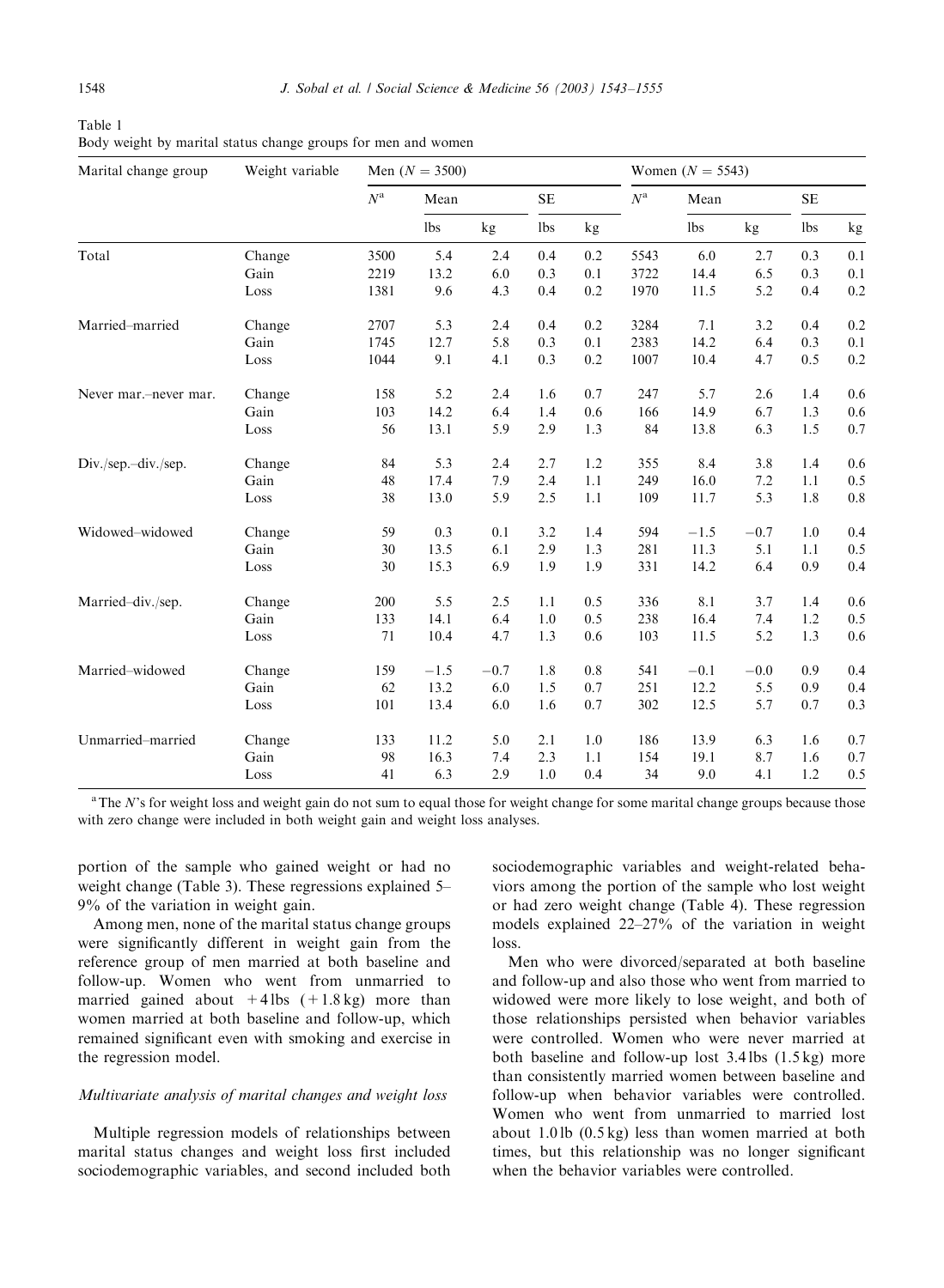Table 2

Regression coefficients for models examining marital change and weight change, controlling for sociodemographic variables and behavior variables

| Marital change group                            |                               | Men $(N = 3432)$ |                              |               |     |                               |                           | Women $(N = 5467)$            |        |                              |               |                            |      |                |  |
|-------------------------------------------------|-------------------------------|------------------|------------------------------|---------------|-----|-------------------------------|---------------------------|-------------------------------|--------|------------------------------|---------------|----------------------------|------|----------------|--|
|                                                 | Sociodemographic <sup>a</sup> |                  | <b>Behavior</b> <sup>b</sup> |               |     | Sociodemographic <sup>a</sup> |                           |                               |        | <b>Behavior</b> <sup>b</sup> |               |                            |      |                |  |
|                                                 |                               | $\boldsymbol{b}$ |                              | <b>SE</b>     |     | h                             |                           | <b>SE</b><br>$\boldsymbol{b}$ |        | <b>SE</b>                    |               | h                          |      | SE             |  |
|                                                 | <b>lbs</b>                    | kg               |                              | lbs kg        | 1bs | $\log$                        | lbs kg lbs                |                               | kg     |                              | lbs kg lbs    |                            | kg   | lbs kg         |  |
| Never married to never married                  | $-1.4$                        | $-0.6$           | 1.4                          | $0.6^{\circ}$ |     |                               | $-1.0 - 0.5$ 1.4 0.6      | 0.0                           | 0.0    |                              | $1.3 \t0.6$   | $-0.5$                     |      | $-0.2$ 1.3 0.6 |  |
| Divorced/separated to divorced/separated $-1.6$ |                               | $-0.7$           | 2.8                          | 1.3           |     | $-0.5 - 0.2$                  | 2.8 1.3                   | 0.9                           | 0.4    | 1.4                          | 0.6           | 12                         |      | $0.5$ 1.3 0.6  |  |
| Widowed to widowed                              | $0.6^{\circ}$                 | 0.3              | 2.8                          | 1.3           | 0.9 |                               | $0.4$ 2.0 0.9 $-1.1$      |                               | $-0.5$ |                              |               | $1.2 \quad 0.5 \quad -1.2$ |      | $-0.5$ 1.2 0.5 |  |
| Married to divorced/separated                   | $-2.5$ <sup>*</sup>           | $-1.1$           | 1.1                          | 0.5           |     | $-1.8 - 0.8$                  | $1.1 \t0.5 - 1.8$         |                               | $-0.8$ |                              | $1.5 \t0.7$   | $-1.3$                     |      | $-0.6$ 1.4 0.6 |  |
| Married to widowed                              | $-2.7$                        | $-12$            | 19                           | 0.9           |     | $-2.3 - 1.0$                  | $1.8 \t0.8 - 1.5$         |                               | $-0.7$ |                              | $1.0 \ \ 0.5$ | $-1.6$                     |      | $-0.7$ 1.0 0.5 |  |
| Unmarried to married                            | 2.3                           | $1.0^{\circ}$    | 23                           | 1.0           | 2.4 |                               | $1.1 \quad 2.2 \quad 1.0$ | $4.7***$                      | 2.1    | 1.7 0.8                      |               | $4.7***$                   |      | 2.1 1.7 0.8    |  |
| Multiple R-squared                              |                               | 0.14             |                              |               |     | 0.16                          |                           |                               | 0.14   |                              |               |                            | 0.15 |                |  |

<sup>a</sup> Sociodemographic variables included as controls in these models: Baseline body mass index, age, age squared, education, income, race, employment, rural, follow-up parity, duration of follow-up.<br><sup>b</sup>Behavior variables included as controls in these models in addition to sociodemographics include: Currently smoking, quit smoking

last year, recreational exercise, usual day activity.

 $p$  < 0.05.

 $\int_{0}^{3}\frac{p}{p} < 0.01$ .

#### Table 3

Regression coefficients for models examining marital change and weight gain,<sup>a</sup>controlling for sociodemographic variables and behavior variables

| Marital change group                     |        | Men $(N = 2189)$              |                |     |                       |                   | Women $(N = 3682)$            |      |           |               |                       |                |               |  |
|------------------------------------------|--------|-------------------------------|----------------|-----|-----------------------|-------------------|-------------------------------|------|-----------|---------------|-----------------------|----------------|---------------|--|
|                                          |        | Sociodemographic <sup>b</sup> |                |     | Behavior <sup>c</sup> |                   | Sociodemographic <sup>b</sup> |      |           |               | Behavior <sup>c</sup> |                |               |  |
|                                          |        | h                             |                |     | h                     | <b>SE</b>         | h                             |      | <b>SE</b> |               | h                     |                | <b>SE</b>     |  |
|                                          | 1bs    | kg                            | lbs            | kg  | lbs kg                | lbs kg lbs        |                               | kg   | lbs       | kg            | lbs                   | kg             | lbs kg        |  |
| Never married to never married           | 0.5    | 0.2                           | $\overline{4}$ | 06  | 0.2<br>0.4            | 1.4               | $0.6 \text{ } 1.6$            | 0.7  | 1.4       | 0.6           | 14                    | 0.6            | $1.5 \ \ 0.7$ |  |
| Divorced/separated to divorced/separated | 3.6    | 1.6                           | 2.4            |     | 4.3<br>19             | 2.4               | 1.7                           | 0.8  | 1.1       | 0.5           | 13                    | 0 <sub>6</sub> | $1.0 \ \ 0.5$ |  |
| Widowed to widowed                       | 2.9    | 1.3                           | 2.9            | 13  | 3.6 1.6               | 30 14 11          |                               | 0.5  | 1.4       | $0.6^{\circ}$ | 13                    | $0.6^{\circ}$  | $1.4 \; 0.6$  |  |
| Married to divorced/separated            | $-0.2$ | $-0.1$                        | 1.0            | 0.5 | 0.3<br>0.1            | $1.0 \t0.5 \t0.6$ |                               | 0.3  | 1.3       | $0.6^{\circ}$ | 0.7                   | 0.3            | $1.2 \; 0.5$  |  |
| Married to widowed                       | 2.3    | $1.0^{\circ}$                 | 1.5            | 0.7 | 23<br>1.0             | 1.4               | $0.6 \, 0.5$                  | 0.2  | 1.0       | 0.5           | 0.3                   | 0.1            | $1.0 \ \ 0.5$ |  |
| Unmarried to married                     | 2.2    | 1.0                           | 2.4            |     | 23<br>$\Omega$        | $2.4$ 1.1 4.1     |                               | 1.9  | 1.6       | 0.7           | $4.2^{\degree}$       | 1.9            | $1.6 \t0.7$   |  |
| Multiple R-squared                       |        | 0.05                          |                |     | 0.07                  |                   |                               | 0.08 |           |               |                       | 0.09           |               |  |

<sup>a</sup>This table only includes those who had weight gain or zero weight change.

<sup>b</sup> Sociodemographic variables included as controls in these models: Baseline body mass index, age, age squared, education, income, race, employment, rural, follow-up parity, duration of follow-up.

 $\textdegree$ Behavior variables included as controls in these models in addition to sociodemographics include: Currently smoking, quit smoking last year, recreational exercise, usual day activity.

 $p$  < 0.05.

 $\int_{p}^{4} p < 0.01$ .<br>\*\*\*p $< 0.001$ .

## **Discussion**

These findings provide some support for the hypotheses presented earlier, with differences by gender. (1) Stable marital trajectories were not associated with significant weight changes, except for weight loss among men who remained separated/divorced. (2) Marital trajectories involving entry into marriage were associated with weight gain among women, but not among men. (3) Marital trajectories involving dissolving marriages were associated with weight loss among men, but not women. (4) Marital trajectories involving death of a spouse were associated with weight loss among men, but not women. Another substantive finding that also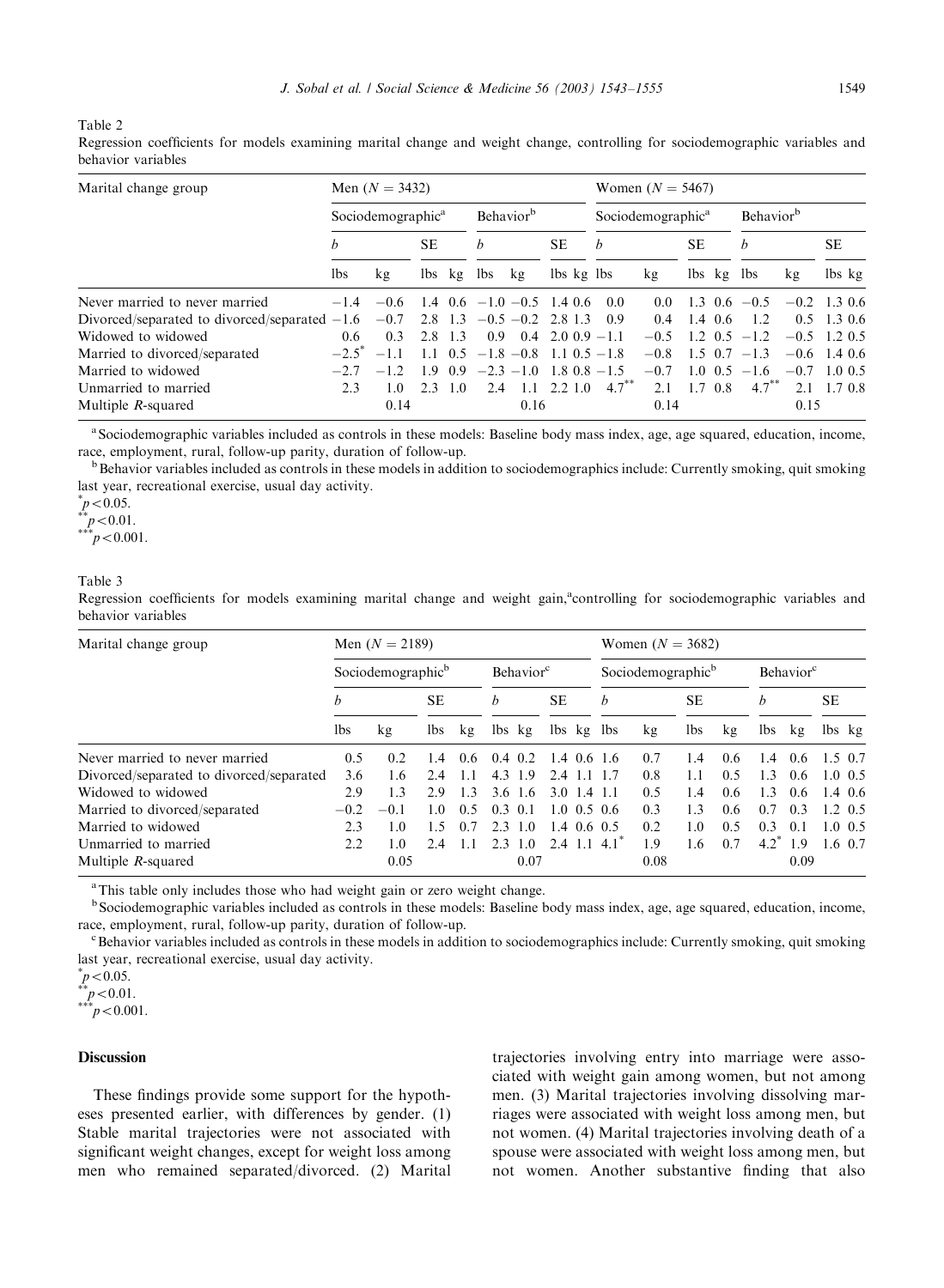| c<br>× |  |
|--------|--|

Regression coefficients for models examining marital change and weight loss,<sup>a</sup>controlling for sociodemographic variables and behavior variables

| Marital change group                                      |                     | Men $(N = 1342)$              |           |              |                |                       |              | Women $(N = 1932)$                |                               |             |               |                  |                       |              |  |  |
|-----------------------------------------------------------|---------------------|-------------------------------|-----------|--------------|----------------|-----------------------|--------------|-----------------------------------|-------------------------------|-------------|---------------|------------------|-----------------------|--------------|--|--|
|                                                           |                     | Sociodemographic <sup>b</sup> |           |              |                | Behavior <sup>c</sup> |              |                                   | Sociodemographic <sup>b</sup> |             |               |                  | Behavior <sup>c</sup> |              |  |  |
|                                                           |                     |                               | <b>SE</b> |              | h              |                       | <b>SE</b>    | h                                 |                               |             |               | $\boldsymbol{b}$ |                       | <b>SE</b>    |  |  |
|                                                           | 1bs                 | kg                            | lbs.      | kg           | lbs            | kg                    | lbs kg lbs   |                                   | kg                            |             | lbs kg        | lbs              | kg                    | lbs kg       |  |  |
| Never married to never married                            | 0.5                 | 0.2                           | 2.4       | $\mathbf{L}$ | 0.7            | 03                    |              | 2.4                               |                               |             | 16 07         | $3.4^*$          | 1 <sub>5</sub>        | 1507         |  |  |
| Divorced/separated to divorced/separated 6.8 <sup>*</sup> |                     | 3.1                           | 2.1       | 10           | $51***23$      |                       | 1.7 0.8      | 2.0                               | 0.9                           | 1.5 0.7     |               | 1.4              | 0.6                   | 1.5 0.7      |  |  |
| Widowed to widowed                                        | 3.4                 | 1.5                           | 2.0       | 0.9          | 2.8            | 1.3                   | 2.2.10       | 1.4                               | $0.6^{\circ}$                 | 1.1         | - 0.5         | 17               | 0.8                   | $1.0 \; 0.5$ |  |  |
| Married to divorced/separated                             | 2.1                 | 1.0                           | 1.2       | 0.5          | 1.6            | 0.7                   | 1.2, 0.5     | 25                                |                               |             | $1.4 \pm 0.6$ | 2.0              | 0.9                   | $1.4 \; 0.6$ |  |  |
| Married to widowed                                        | $4.7$ <sup>**</sup> | 2 <sub>1</sub>                | 17        | 0.8          | 41             | 18                    | $1.7 \; 0.8$ | 0.1                               | 0 <sub>0</sub>                | 0.9         | 0.4           | 0.4              | 0.2                   | 0.8 0.4      |  |  |
| Unmarried to married                                      | 0.3                 | 0.1                           | 1.5       | 0.7          | 0 <sub>0</sub> | 0.0                   |              | $1.5 \t0.7 \t-1.0$ <sup>***</sup> | $-0.5$                        | $0.1 \ 0.0$ |               | $-0.5$           | $-0.2$                | $1.2 \; 0.5$ |  |  |
| Multiple R-squared                                        |                     | 0.22                          |           |              |                | 0.24                  |              |                                   | 0.25                          |             |               |                  | 0.27                  |              |  |  |

<sup>a</sup>This table only includes those who had weight loss or zero weight change.

<sup>b</sup> Sociodemographic variables included as controls in these models: Baseline body mass index, age, age squared, education, income, race, employment, rural, followup parity, duration of followup.

<sup>c</sup> Behavior variables included as controls in these models in addition to sociodemographics include: Currently smoking, quit smoking last year, recreational exercise, usual day activity.

 $\gamma$  = 0.05.

 $\sum_{n=0}^{n=0} p < 0.01.$ <br>\*\*\*p $< 0.001.$ 

emerged in this analysis was that marital and other demographic characteristics were better predictors of weight loss than weight gain.

This analysis went beyond prior investigations by examining a larger sample that provided more statistical power to examine more specific marital changes than most prior studies, considering weight loss and weight gain separately, differentiating marital role exit separately as divorce/separation versus widowhood, and examining the influence of behavior variables. The findings support some earlier analyses (Craig & Truswell, 1990; Kahn & Williamson, 1990, 1991; Kahn et al., 1991; Rissanen et al., 1991; Umberson, 1992) that found entering marriage was associated with weight gain and exit from marriage with weight loss, but were different than other past studies that reported different patterns or no relationships between marital change and weight (French et al., 1993; Rauschenbach et al., 1995; Rumpel et al., 1994).

The results can be interpreted in terms of role changes in marital trajectories within the life course (Barrett, 2000; Moen et al., 1992). Entry into marriage provides role obligations with respect to eating, leading to more regular meals (Craig & Truswell, 1988a, b; Kemmer et al., 1998a, b; Worsley, 1988). Marital role obligations also compete with the more individualistic activity of involvement in exercise and sport (Craig & Truswell, 1990). People getting married are less likely to smoke and more likely to quit smoking, which can lead to some weight gain (Klesges et al., 1989; Schuman, 1977). All of

these changes related to entering the marital role generally lead to weight gain. Entry into the marital role may have had greater effects on weights of women because they are more influenced by changes such as more regularly eating larger portions of ''couple foods'' (Craig & Truswell, 1994; Worsley, 1988), sharing food during marital commensality (Kemmer et al., 1998a, b), greater responsibilities for parenthood (Williamson et al., 1994; Wolfe, Sobal, Olson, & Frongillo, 1997a, b), and having less time to exercise (Craig & Truswell, 1990).

Exit from the marital role is a stressful life event (Hobson et al., 1998; Holmes and Rahe, 1967; Miller & Rahe, 1997) that leads to a decline in everyday social support and social control and is associated with depression. Obesity is lower among depressed individuals (Ross, 1994), with loss of appetite and anorexia a distinguishing characteristic of depression. Elderly men without spouses eat less regularly and consume less healthy foods (Davis, Randall, Forthofer, Lee, & Marger, 1985; Horwath, 1989). These factors appear to contribute to weight loss after leaving marriage.

Exit from marriage by dissolution through divorce/ separation and widowhood both appear to influence body weight, but not in the same way for the two genders. Divorce/separation and widowhood were an influence on weight for men, but not women. This may be due to the greater support that men gain from being in the marital role. Exit from marriage may be more of a change for men than women in food roles because women are often the primary provisioners and providers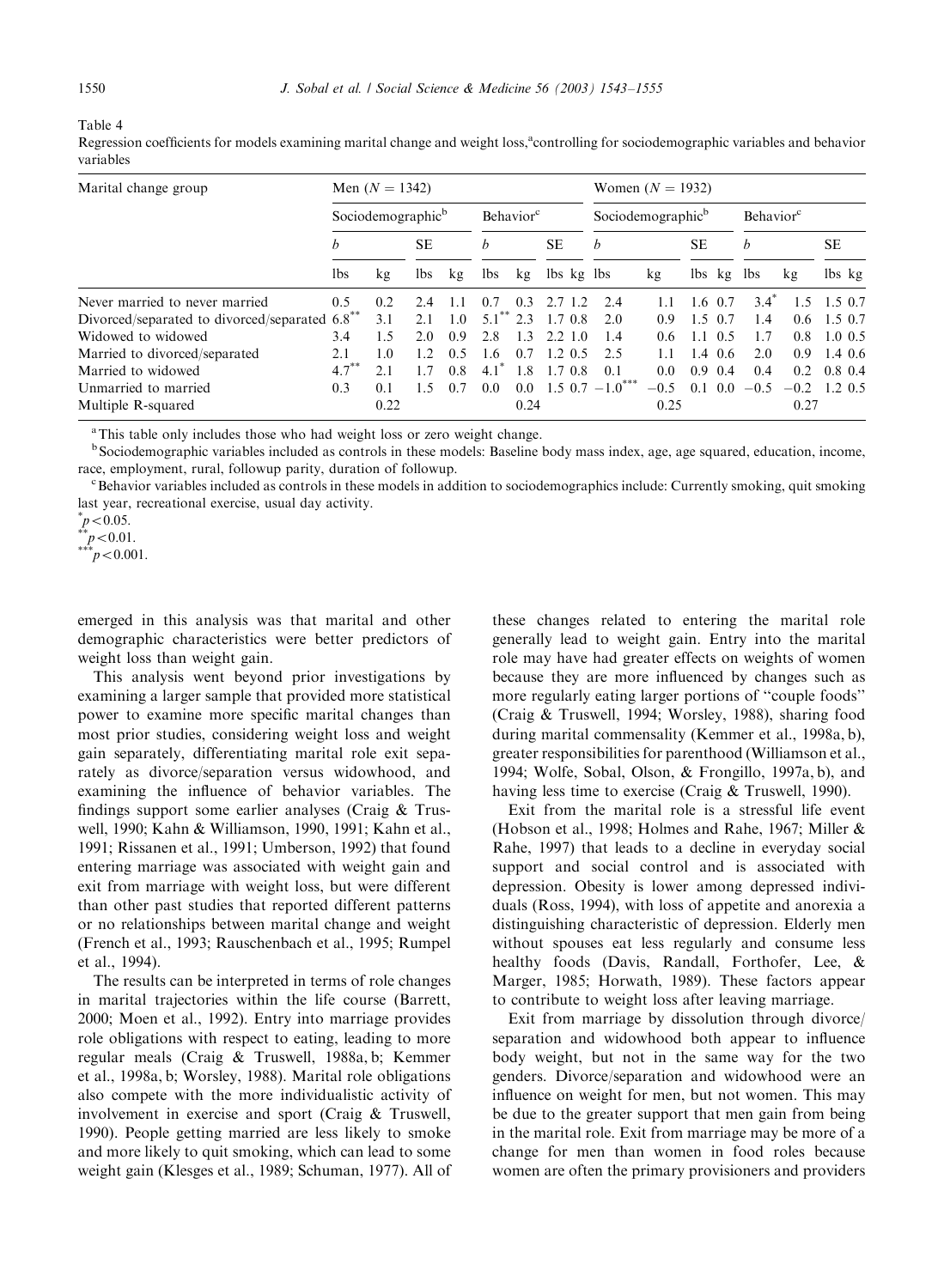of food in families (Charles & Kerr, 1988; DeVault, 1991), and exiting from a marital relationship may not be as great a change for women as for men. Men's weight loss when marriages end is consistent with research that finds that men gain more from being married than women do (Gove, 1973; Gove et al., 1983; Verbrugge, 1979).

Marital role changes appear to lead to many behavior changes, including those that influence body weight. The immediate influences upon body weight are eating which provides caloric energy input (Katzeff, 1997), activity which influences caloric energy expenditure (Bouchard, 2000), and smoking which has pharmacological effects that raise metabolic rates slightly to cause weight loss and prevent weight gain (Klesges et al., 1989). Controlling for these weight-related behaviors reduced the strength of some of the marriage–weight relationships and changed the direction of one. This suggests that these two behaviors may not have been measured precisely enough to reveal a larger role in the relationship between marital changes and weight, they had very small effects on the relationship, or that most of the effect is from dietary changes that could not be assessed using these data.

A novel finding in this analysis was that these regression models explained about one-fourth of the variation in weight loss but could only explain less than one-tenth of the variation in weight gain. While there is no obvious interpretation for this difference, perhaps there are clear individual reasons for weight loss that are captured by standard sociodemographic variables (including marital status), while contextual and environmental factors (French, Story, & Jeffery, 2001) not measured here are more important for weight gain (such as cultural differences, food system variations, or effects of the built environment, Sobal, 2001). Future research should continue to examine weight gain and weight loss separately and seek explanations for differences between them.

Several limitations exist in this analysis. The baseline sample was nationally representative, but the data cannot be fully generalized to individuals who could not be traced in follow-up or were excluded because data were not available on the variables in this analysis. The baseline data were collected in the US in the 1970s and followed up in the 1980s, and these findings may not be applicable in other places or times. Marriage and other demographic and behavior variables were self-reported without separate validation, and must be accepted as having face validity subject to possible socially desirable responses and selective memory. Some variables, such as caloric intake, were not available for this analysis.

This analysis assumes that social causation was occurring, where marital changes lead to weight outcomes, rather than social selection, where weight leads to marital changes (Goldman, 1994; Waldron, Hughes, & Brooks, 1996). Assumption of social causation is supported by findings of other longitudinal investigations of marital status and body weight (Fu & Goldman, 1996; Kahn & Williamson, 1990; Kahn et al., 1991; Rauschenbach et al., 1995), studies showing that weight does not lead to marital separation or divorce (Fu and Goldman, 2000), and that a person's weight does not lead to the death of their own spouse. However, this assumption is not congruent with evidence that obese people have difficulty in getting married (Gortmaker, Must, Perrin, Sobol, & Dietz, 1993; Sobal et al., 1995). The longitudinal design used in this study and the inclusion of baseline weight as a control variable support the focus on social causation in this analysis.

Longitudinal data offer analytical opportunities not available in cross-sectional data (Frongillo & Rowe, 1999, Chapter 6). However, the data in this analysis included two assessments about 10 years apart and have several design limitations. During the 10-year follow-up period some individuals may have changed marital status multiple times in ways that would not be captured with data at only two points in time. Also, it is not known when marriage changes occurred during the 10 year interval, with some individuals incumbent in a marital role almost 10 years at follow-up while others may have recently changed marital status.

This 10-year follow-up in the NHEFS data did not ask about multiple marital changes during the period between the two measurements, nor did it assess marital changes before the baseline. This prevented examination of full marital trajectories but did provide information about 10-year changes. The average interval from divorce to remarriage is about 4 years in the US, and widowhood to remarriage is about 4 years for men and about 6 for women (Wilson & Clarke, 1992), which makes multiple marital changes likely for some individuals during the 10-year follow-up in the data used in this analysis. Multiple marital status changes are related to poor health (Barrett, 2000; Hibbard and Pope, 1993), but it is not known how they may be related to body weight. Barrett (2000) reports that only a small minority of adults in the US experience multiple marital changes, finding that from age 30 to 65 only 18% had multiple marital changes over a period averaging over 30 years of aging, which suggests that about 5% would be expected to undergo multiple marital changes within a 10-year period such as the one used in this analysis. Such a small percentage of multiple marital changes is expected to contribute random variation in these data and lead to univariate and multivariate underestimation of any differences that do occur because of the inability to account for complete marital trajectories, adding noise to the data to create a more conservative analysis of marital changes and weight than would exist with complete measurement of all marital changes over a 10-year observation period. Additionally, this analysis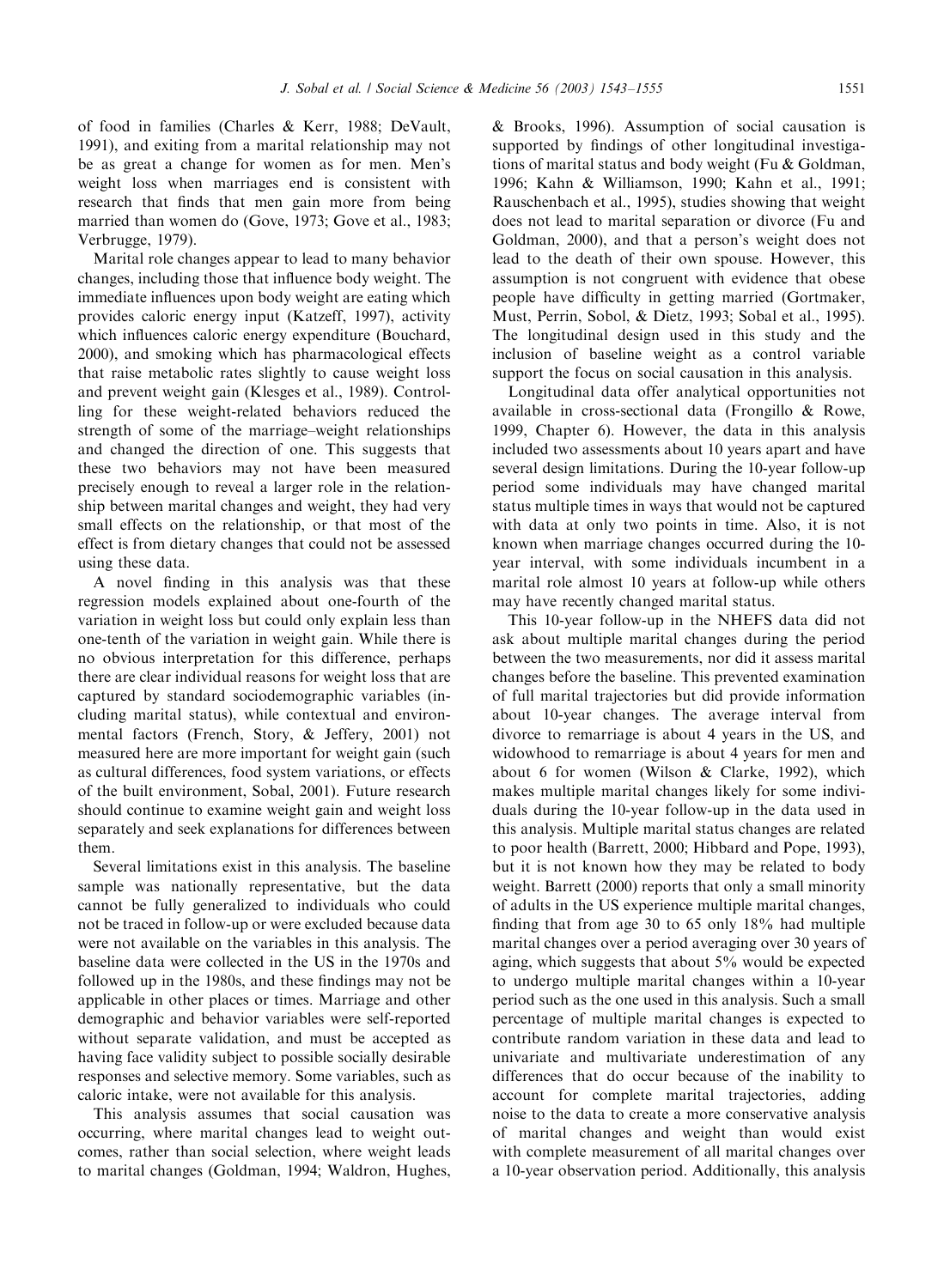focused on the effect of role incumbency at two time points, so that even if a person married, divorced, and remarried they would be experiencing the body weight effects of the marital role at baseline and follow-up.

Future research is needed to provide greater understanding of the patterns and processes involved in marital role changes and body weight. Event history data are required to provide more exact estimates of the trajectories and rates of weight changes after marital role changes. Qualitative research would also prove useful to provide deeper insights into expectations and interpretations of marital role changes and body weight.

Most existing research reports that marriage enhances health, particularly for men (Gove et al., 1983, 1990; Hahn, 1993; Hu & Goldman, 1990; Verbrugge, 1979, 1983; Wyke & Ford, 1992), but increased body weight among some people who enter marriage may be an exception to that pattern. The US National Institutes of Health (1998) cautions that even small weight increases may have substantial clinical effects at the population level (although not all weight gain is unhealthy and not all weight loss healthy). Other beneficial aspects of marriage such as social support, social control, and increased resources may be sufficiently powerful to overshadow any deleterious effects of weight gains (Sobal et al., 1992). Alternatively, small changes in body weight may not be as hazardous to health as many have claimed (Troiano et al., 1996), and the modest weight changes associated with changes in marital trajectories in these data may be within the range of relatively benign weight-related health effects and may not be clinically significant.

In conclusion, marital role changes are important life course transitions, and marital trajectories have significant consequences for the physical characteristic of body weight. Because of the great concern about body weight that is motivated by both appearance and health, understanding factors such as marital transitions and trajectories may provide knowledge about basic social processes as well as provide insights people may find useful in dealing with weight throughout their life course and identifying times in their lives when they are likely to gain or lose weight.

## Acknowledgements

This project was supported by Grant R29 DK4287 from the National Institutes of Health to Cornell University. The authors thank the National Center for Health Statistics for making the data available for this analysis, and Wendy Wolfe for helpful comments. An earlier version of this paper was presented at the annual meeting of the American Sociological Association.

#### References

- Aldana, S. G., & Stone, W. J. (1992). Employee physical activity: How does it compare to the nation? AAOHN Journal, 40(4), 167–171.
- Barrett, A. E. (2000). Marital trajectories and mental health. Journal of Health and Social Behavior, 41, 451–464.
- Bouchard, C. (Ed). (2000). Physical activity and obesity. Champaign, IL: Human Kinetics Press.
- Bradley, P. J. (1985). Conditions recalled to have been associated with weight gain in adulthood. Appetite, 6, 235–241.
- Braitman, L. E., Adlin, V., & Stanton, J. L. (1985). Obesity and calorie intake: The National Health and Nutrition Examination Survey of 1971–5. Journal of Chronic Disease, 38, 727–732.
- Charles, N., & Kerr, M. (1988). Women, food and families. Manchester: Manchester University Press.
- Cockerham, W. C., Kunz, G., & Lueschen, G. (1988). On concern with appearance, health beliefs, and eating habits: A reappraisal comparing Americans with West Germans. Journal of Health and Social Behavior, 29, 265–270.
- Cornoni-Huntley, J., Barbano, H. E., Brody, J. A., Cohen, B., Feldman, J. J., Kleinman, J. C., & Madans, J. (1983). National health and nutrition examination I: Epidemiological follow-up survey. Public Health Reports, 98, 245–251.
- Craig, P. L., & Truswell, A. S. (1988a). Changes in food habits when people get married: Analysis of food frequencies. In A. S. Truswell, & M. L. Wahlqvist (Eds.), Food habits in Australia (pp. 94–111). Melbourne: Rene Gordon.
- Craig, P. L., & Truswell, A. S. (1988b). Dynamics of food habits of newly married couples: Food related activities and attitudes toward food. Journal of Human Nutrition and Dietetics, 1, 409–419.
- Craig, P. L., & Truswell, A. S. (1990). Dynamics of food habits of newly married couples: Weight and exercise patterns. Australian Journal of Nutrition and Dietetics, 47(2), 42–46.
- Craig, P. L., & Truswell, A. S. (1994). Dynamics of food habits of newly married couples: Who makes changes in the foods consumed? Australian Journal of Nutrition and Dietetics, 7, 347–361.
- Davis, M. A., Randall, E., Forthofer, R. N., Lee, E. S., & Marger, S. (1985). Living arrangements and dietary patterns in older adults in the United States. Journal of Gerontology, 40, 434–438.
- de Castro, J. M., Brewer, E. M., & Elmore, D. K. (1990). Social facilitation of the spontaneous meal size of humans occurs regardless of time, place, alcohol, or snacks. Appetite, 15, 89–101.
- de Castro, J. M., & de Castro, E. S. (1989). Spontaneous meal patterns of humans: Influence of the presence of other people. American Journal of Clinical Nutrition, 50, 237–247.
- DeJong, W. (1980). The stigma of obesity: The consequences of naive assumptions concerning the causes of physical deviance. Journal of Health and Social Behavior, 21, 75–87.
- DeVault, M. L. (1991). Feeding the family: The social organization of caring as gendered work. Chicago: University of Chicago Press.
- Egger, G., & Mowbray, G. (1993). A qualitative analysis of obesity and at-risk overweight in working men. Australian Journal of Nutrition and Dietetics, 50, 10–14.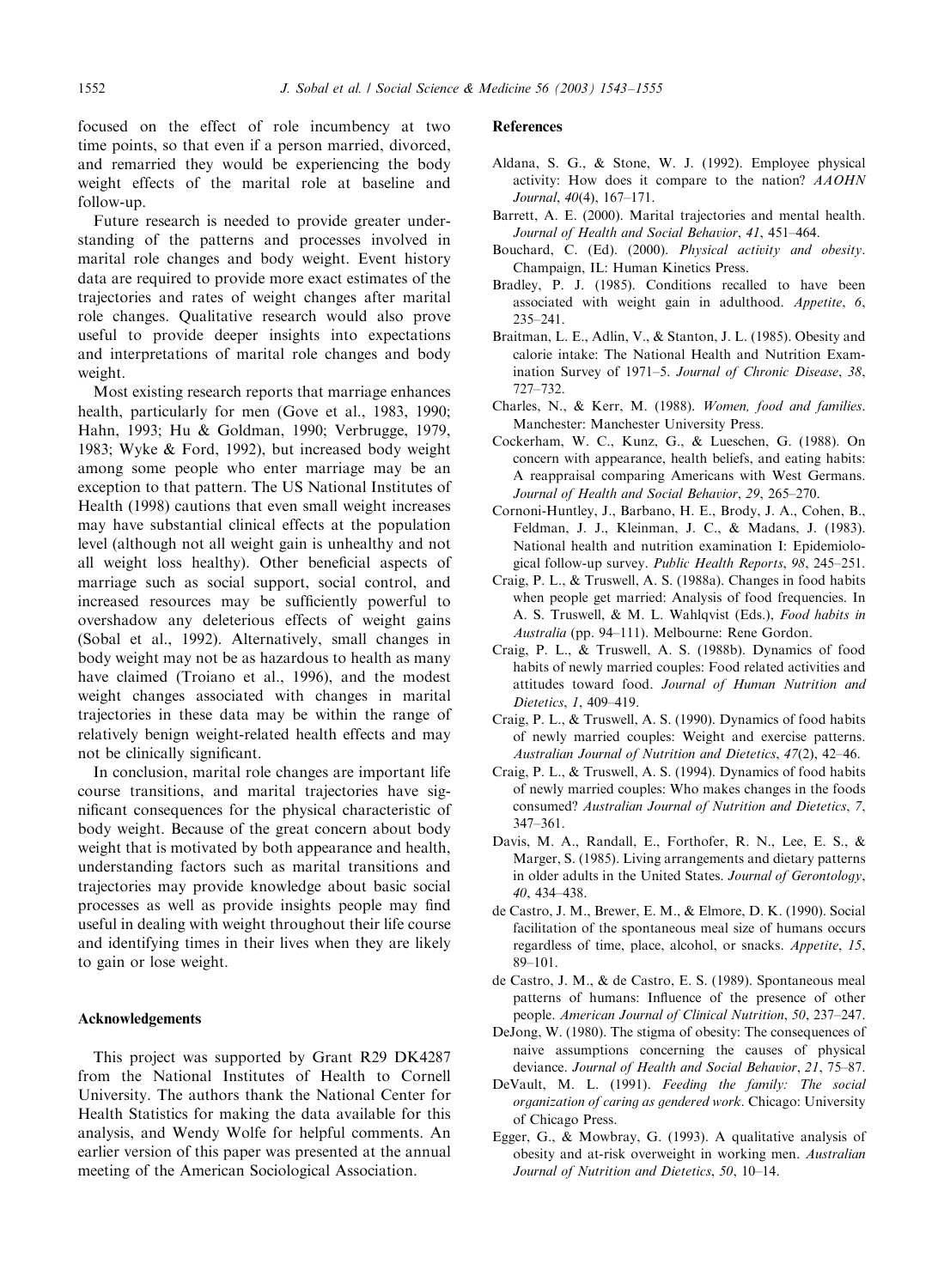- Fenwick, R., & Barresi, C. M. (1981). Health consequences of marital status change among the elderly: A comparison of cross-sectional and longitudinal analyses. Journal of Health and Social Behavior, 22, 106–116.
- Ferraro, K. F., & Yu, Y. (1995). Body weight and self-ratings of health. Journal of Health and Social Behavior, 36, 274–284.
- Flegal, K. M., Carrol, M. D., Kuczmarski, R. J., & Johnson, C. L. (1998). Overweight and obesity trends in the United States: Prevalence and trends, 1960–1994. International Journal of Obesity, 22, 39–47.
- Folsom, A. R., French, S. A., Zheng, W., Baxter, J. E., & Jeffery, R. W. (1996). Weight variability and mortality: The Iowa women's health study. International Journal of Obesity, 20, 704–709.
- French, S. A., Jeffery, R. W., Folsom, A. R., McGovern, P., & Williamson, D. F. (1996). Weight loss maintenance in young adulthood: Prevalence and correlations with health behavior and disease in a population-based sample of women aged 55–69 years. International Journal of Obesity, 20, 303– 310.
- French, S. A., Jeffery, R. W., Forster, J. L., McGovern, P. G., Kelder, S. H., & Baxter, J. E. (1993). Predictors of weight change over two years among a population of working adults: The healthy worker project. International Journal of Obesity, 18, 145–154.
- French, S. A., Story, M., & Jeffery, R. W. (2001). Environmental influences on eating and physical activity. Annual Review of Public Health, 22, 63–89.
- Frongillo, E. A., & Rowe, E. M. (1999). Challenges and solutions in using and analyzing longitudinal growth data. In F. E. Johnston, P. Eveleth, & B. Zemel (Eds.), Human growth in context (pp. 1–14). London: Smith-Gordon.
- Fu, H., & Goldman, N. (1996). Incorporating health into marriage choice models: Demographic and sociological perspectives. Journal of Marriage and the Family, 58, 740– 758.
- Fu, H., & Goldman, N. (2000). The association between healthrelated behaviors and the risk of divorce in the USA. Journal of Biosocial Science, 32, 63–88.
- Gibson, R. (1990). Principles of nutritional assessment. New York: Oxford University Press.
- Goldman, N. (1994). Social factors and health: The causationselection issue revisited. Proceedings of the National Academy of Sciences, 91, 1251–1255.
- Gortmaker, S. L., Must, A., Perrin, J. M., Sobol, A. M., & Dietz, W. H. (1993). Social and economic consequences of overweight in adolescence and young adulthood. New England Journal of Medicine, 329, 1008–1012.
- Gove, W. R. (1973). Sex, marital status, and mortality. American Journal of Sociology, 79, 45–67.
- Gove, W. R., Style, C. B., & Hughes, M. (1983). Does marriage have a positive effect on the psychological well-being of the individual? Journal of Health and Social Behavior, 24, 122– 131.
- Gove, W. R., Style, C. B., & Hughes, M. (1990). The effect of marriage on the well-being of adults. Journal of Family Issues, 11, 4–35.
- Hahn, B. A. (1993). Marital status and women's health: The effect of economic marital acquisitions. Journal of Marriage and the Family, 55, 495–504.
- Hayes, D., & Ross, C. E. (1986). Body and mind: The effect of exercise, overweight, and physical health on psychological well-being. Journal of Health and Social Behavior, 27, 387– 400.
- Hayes, D., & Ross, C. E. (1987). Concern with appearance, health beliefs, and eating habits. Journal of Health and Social Behavior, 28, 120–130.
- Heitmann, B. L., & Garby, L. (1999). Patterns of long-term weight changes in overweight developing Danish men and women aged between 30 and 60 years. International Journal of Obesity, 23, 1074–1078.
- Hibbard, J. H., & Pope, C. R. (1993). Health effects of discontinuities in female employment and marital status. Social Science & Medicine, 36, 1099–1104.
- Hirvensalo, M., Lintunen, T., & Rantanen, T. (2000). The continuity of physical activity—a retrospective and prospective study among older people. Scandinavian Journal of Medicine and Science in Sports, 10, 37–41.
- Hobson, C., Kamen, J., Szostek, J., Nethercut, C. M., Tiedmann, J. W., & Wojnarowicz, S. (1998). Stressful life events: A revision and update of the social readjustment rating scale. International Journal of Stress Management,  $5(1)$ , 1–23.
- Holmes, T. H., & Rahe, R. H. (1967). The social readjustment rating scale. Journal of Psychosomatic Research, 11, 213– 218.
- Horwath, C. C. (1989). Marriage and diet in elderly Australians: Results from a large random survey. Journal of Human Nutrition and Dietetics, 2, 185–193.
- Hu, Y., & Goldman, N. (1990). Mortality differentials by marital status: An international comparison. Demography, 27, 233–250.
- Jeffery, R. W., Forster, J. L., Folson, A. R., Luepker, R. V., Jacobs, D. R., & Blackburn, H. (1989). The relationship between social status and body mass index in the Minnesota Heart Health Program. International Journal of Obesity, 13, 59–67.
- Kahn, H. S., Tatham, L. M., & Heath, C. W. (1997). Contrasting factors associated with abdominal and peripheral weight gain among adult women. International Journal of Obesity, 21, 903–911.
- Kahn, H. S., & Williamson, D. F. (1990). The contributions of income, education, and changing marital status to weight change among US men. International Journal of Obesity, 14, 1057–1068.
- Kahn, H. S., & Williamson, D. F. (1991). Is race associated with weight change in US adults after adjustment for income, education, and marital factors? American Journal of Clinical Nutrition, 53, 1566S–1570S.
- Kahn, H. S., Williamson, D. F., & Stevens, J. A. (1991). Race and weight changes in US women: The roles of socioeconomic status and marital status. American Journal of Public Health, 81, 319–323.
- Kallen, D., & Doughty, A. (1984). The relationship of weight, the self perception of weight, and self esteem with courtship behavior. Marriage and Family Review, 7, 93–114.
- Katzeff, H. L. (1997). Energy metabolism and thermogenesis in human obesity. In S. Dalton (Ed.), Overweight and weight management (pp. 209–223). Gaithersburg, MD: ASPEN Publishers.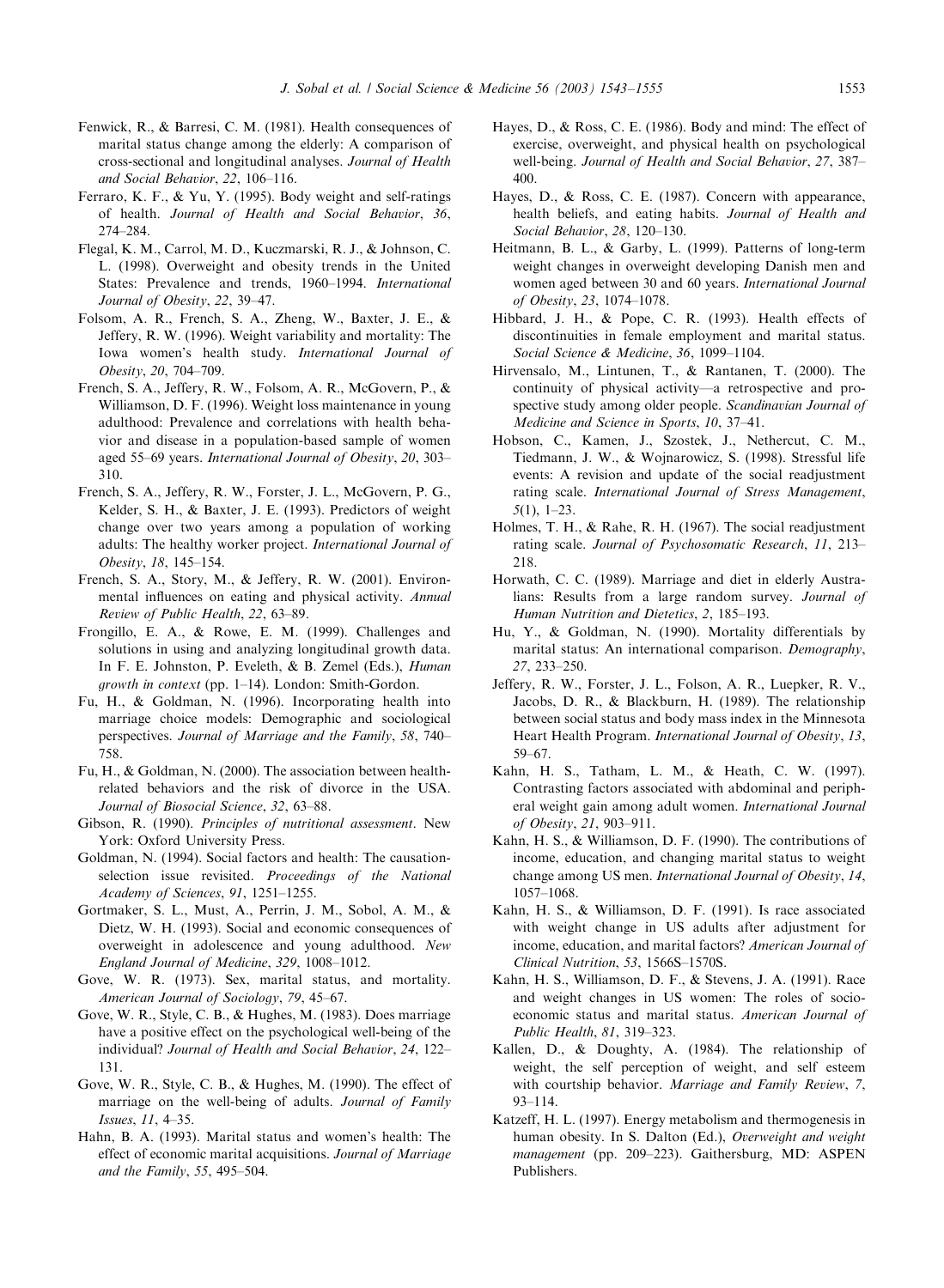- Kemmer, D., Anderson, A. S., & Marshall, D. W. (1998a). Living together and eating together: Changes in food choice and eating habits during the transition from single to
- married/cohabiting. The Sociological Review, 46, 48–72. Kemmer, D., Anderson, A. S., & Marshall, D. W. (1998b). The 'Marriage menu': life, food, and diet in transition. In A. Murcott (Ed.), The nation's diet: The social science of food choice (pp. 197–208). London: Longman.
- King, A. C., Kiernan, M., Ahn, D. K., & Wilcox, S. (1998). The effects of marital transitions on changes in physical activity: Results from a 10-year community study. Annals of Behavioral Medicine, 20(2), 64–69.
- Kleinbaum, D. G., Kupper, L. L., & Muller, K. E. (1988). Applied regression analysis and other multivariate methods. Boston: PWS-Kent.
- Klesges, R. C., Meyers, A. W., Klesges, L. M., & LaVasque, M. E. (1989). Smoking, body weight, and their effects on smoking behavior: A comprehensive review of the literature. Psychological Bulletin, 106, 204–230.
- Kuczmarski, R. J., Flegal, K. M., Campbell, S. M., & Johnson, C. L. (1994). Increasing prevalence of overweight among US adults. Journal of the American Medical Association, 272(3), 205–211.
- LaPorte, R. E., Montoyne, H. J., & Casperson, C. J. (1985). Assessment of physical activity in epidemiological research: Problems and prospects. Public Health Reports, 100(2), 131–146.
- Lee, E. S., Forthofer, R. N., & Lorimor, R. (1986). Analysis of complex sample survey data: Problems and strategies. Sociological Methods and Research, 15, 69–100.
- Madans, J. H., Kleinman, J. C., Cox, C., Barbano, H., Feldman, J. J., Cohen, B., Finucane, F., & Cornoni-Huntley, J. (1986). 10 years after NHANES I: Report of initial follow-up, 1982–84. Public Health Reports, 101(5), 474–481.
- Meltzer, A. A., & Everhart, J. E. (1995). Self-reported substantial 1-year weight change among men and women in the United States. Obesity Research, 3(Supp. 2), 123S–134S.
- Miller, M. A., & Rahe, R. H. (1997). Life changes scaling for the 1990s. Journal of Psychosomatic Research, 43(3), 279–292.
- Moen, P., Dempster-McClain, D., & Williams, R. M. (1992). Successful aging: A life-course perspective on women's multiple roles and health. American Journal of Sociology, 97, 1612–1638.
- Mokdad, A. H., Bowman, B. A., Ford, E. S., Vinicor, F., Marks, J. S., & Koplan, J. P. (2001). The continuing epidemics of obesity and diabetes in the United States. Journal of the American Medical Association, 286, 1195–1200.
- Mokdad, A. H., Serdula, M. K., Dietz, W. H., Bowman, B. A., Marks, J. S., & Koplan, J. P. (1999). The spread of the obesity epidemic in the United States, 1991–1998. Journal of the American Medical Association, 282(16), 1519–1522.
- Myers, A. M., Weigel, C., & Holliday, P. J. (1989). Sex- and age-linked determinants of physical activity in adulthood. Canadian Journal of Public Health, 80, 256–260.
- National Institutes of Health. (1998). Clinical guidelines on the identification, evaluation, and treatment of overweight and

obesity in adults—the evidence report. Obesity Research, 6(Supplement 2), 51S–185S.

- Navarro, A. M. (1999). Smoking status by proxy and selfreport: Rate of agreement in different ethnic groups. Tobacco Control, 8(2), 182–185.
- NCHS (National Center for Health Statistics). (1973). Plan and operation of the health and nutrition examination survey, United States 1971–1973. US Department of Health, Education and Welfare, Public Health Service, National Center for Health Statistics. Vital and Health Statistics, Series 1, No. 10a–10b.
- NCHS (National Center for Health Statistics). (1978). Plan and operation of the HANES-1 augmentation survey of adults 25– 74 years, United States 1974–75. US Department of Health and Human Services, Public Health Service. Vital and Health Statistics, Series 1, No. 14.
- NCHS (National Center for Health Statistics). (1987a). Public use data tape documentation, NHANES-1 epidemiological follow-up study, 1982–1984. US Department of Health and Human Services, Public Health Service, Hyattsville, MD: National Center for Health Statistics, December.
- NCHS (National Center for Health Statistics). (1987b). Anthropometric reference data and prevalence of overweight: United States, 1976–80. Vital and Health Statistics, Series 11, No. 238. DHHS Publication No. (PHS) 87–1688. Washington, DC: Public Health Service, US Government Printing Office.
- Rauschenbach, B. A., Sobal, J., & Frongillo, E. A. (1995). The influence of change in marital status on weight change over one year. Obesity Research, 3(4), 319–327.
- Register, C. A., & Williams, D. R. (1990). Wage effects of obesity among young workers. Social Science Quarterly, 71(1), 131–141.
- Rissanen, A. M., Heliovaara, M., Knekt, P., Reunanen, A., & Aromaa, A. (1991). Determinants of weight gain and overweight in adult Finns. European Journal of Clinical Nutrition, 45, 419–430.
- Ross, C. E. (1994). Overweight and depression. Journal of Health and Social Behavior, 35, 63–78.
- Ross, C. E., & Bird, C. E. (1994). Sex stratification and health lifestyle: Consequences for men's and women's perceived health. Journal of Health and Social Behavior, 35, 161-178.
- Ross, C. E., & Mirowsky, J. (1983). Social epidemiology of overweight: A substantive and methodological investigation. Journal of Health and Social Behavior, 24, 288–298.
- Rumpel, C., Ingram, D. D., Harris, T. B., & Madans, J. (1994). The association between weight change and psychological well-being in women. International Journal of Obesity, 18, 179–183.
- Schechtman, K. B., Barzilai, B., Rost, K., & Fisher, E. (1991). Measuring physical activity with a single question. American Journal of Public Health, 81, 771–773.
- Schuman, L. (1977). Patterns of smoking behavior. In M. E. Jarvik, et al. (Ed.), Research on smoking behavior, NIDA research monograph 17 (p. 36). Washington, DC: US Government Printing Office.
- Shah, B. V., LaVange, L. M., Barnwell, B. G., Killinger, J. E., & Wheeless, S. C. (1989). SUDAAN. Research Triangle Park, NC: Research Triangle Institute.
- Sobal, J. (1984). Marriage, obesity and dieting. Marriage and Family Review, 7, 115–140.